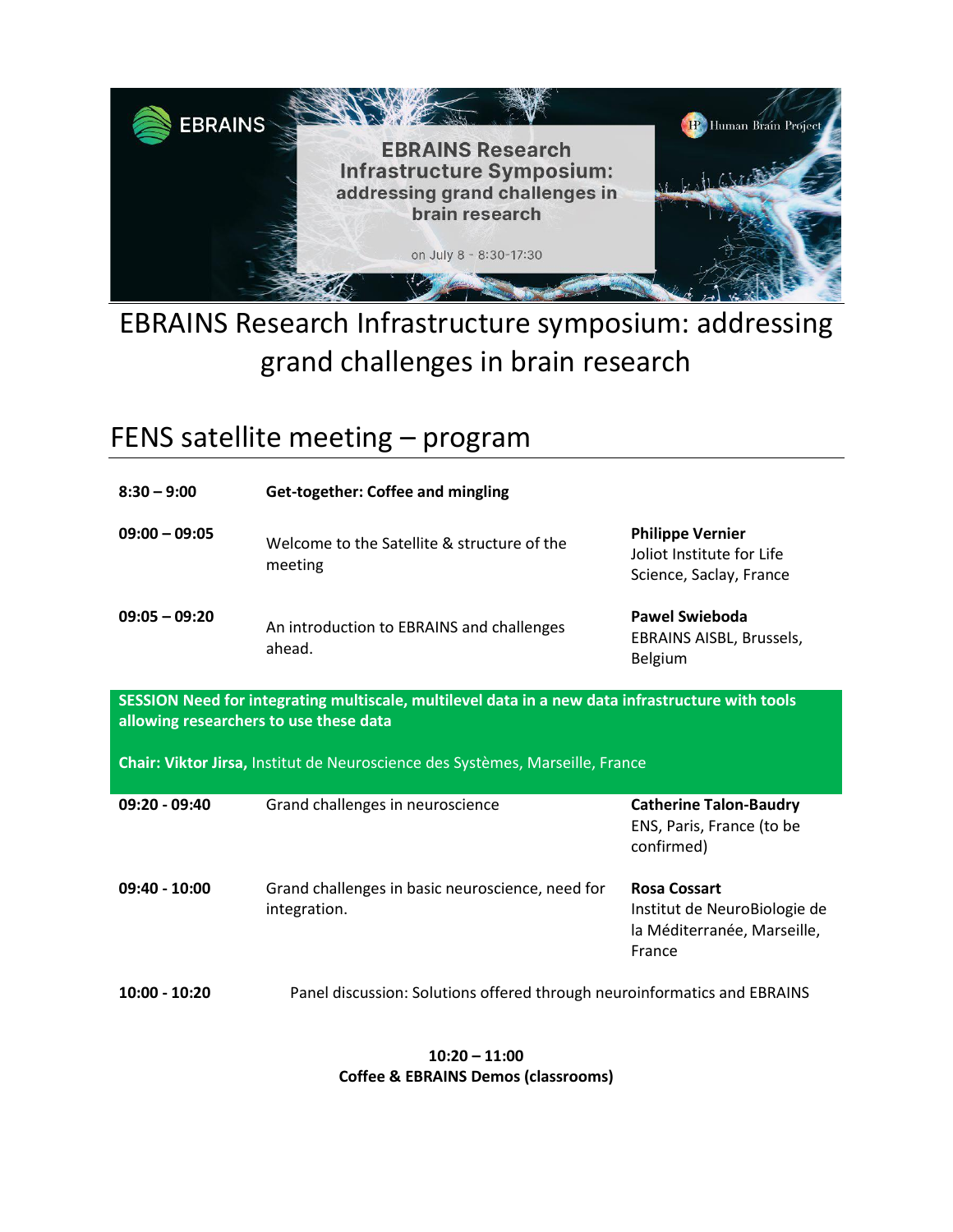#### **SESSION The solutions implemented in EBRAINS**

**Chair : Steven Vermeulen,** EBRAINS AISBL, Brussels, Belgium

| $11:00 - 11:20$ | EBRAINS outline - SHARE & FIND data - examples | Jan Bjaalie<br>Institute of Basic medical<br>science, Univ. Oslo, Norway                                                                                                |
|-----------------|------------------------------------------------|-------------------------------------------------------------------------------------------------------------------------------------------------------------------------|
| $11:20 - 11:40$ | USE data - TOOLS - examples                    | <b>Trygve B. Leergaard</b><br>Neural Systems Lab.,<br>Division of Anatomy, Dept of<br>Molecular Medicine,<br>Institute of Basic Medical<br>Sciences. Univ. Oslo, Norway |
| $11:40 - 12:00$ | Models and simulation                          | Edigio d'Angelo<br><b>Brain Connectivity Center</b><br>(IRCCS C. Mondino, Pavia) -<br>Dept of Brain and Behavioral<br>Sciences, Univ. Pavia, Italy                      |

**12:00 – 12:15 Questions / Discussion**

#### **12:15 – 14:00 LUNCH & EBRAINS Demos (classrooms)**

| SESSION Success stories from experimentalists, clinicians, modelers: neuroscience research<br>examples empowered by EBRAINS (published research with use of EBRAINS services)<br>Chair: Bryan Strange, Lab. for Clinical Neuroscience, Centre for Biomedical Technology, Universidad<br>Politécnica de Madrid, Spain |                                                                                                                                                                                                                                       |                                                                                                                                        |  |  |
|----------------------------------------------------------------------------------------------------------------------------------------------------------------------------------------------------------------------------------------------------------------------------------------------------------------------|---------------------------------------------------------------------------------------------------------------------------------------------------------------------------------------------------------------------------------------|----------------------------------------------------------------------------------------------------------------------------------------|--|--|
| $14:00 - 14:15$                                                                                                                                                                                                                                                                                                      | Use case 1: Basic research in animal models<br>(share and use data)                                                                                                                                                                   | Ingveld Bjerke<br>Dept of anatomy, Univ. Oslo,<br>Norway                                                                               |  |  |
| 14:15 - 14:30                                                                                                                                                                                                                                                                                                        | Use case 2: Basic research in human subjects<br>(share and use data)                                                                                                                                                                  | Petra Ritter (Charité,<br>Universitätsmedizin Berlin,<br>Germany)                                                                      |  |  |
| 14:30 - 15:00                                                                                                                                                                                                                                                                                                        | Use case 3:<br>(i) Modelling and simulation (from data to<br>models to new hypotheses)<br>(ii) Multiscale dynamical characterization of<br>cortical brain states: integrating experimental and<br>computational research from EBRAINS | <b>Mavi Sanchez-Vives</b><br>Clinic Barcelona, Barcelona,<br>Spain<br><b>Alain Destexhe</b><br>NeuroSPI, Univ. Paris Saclay,<br>France |  |  |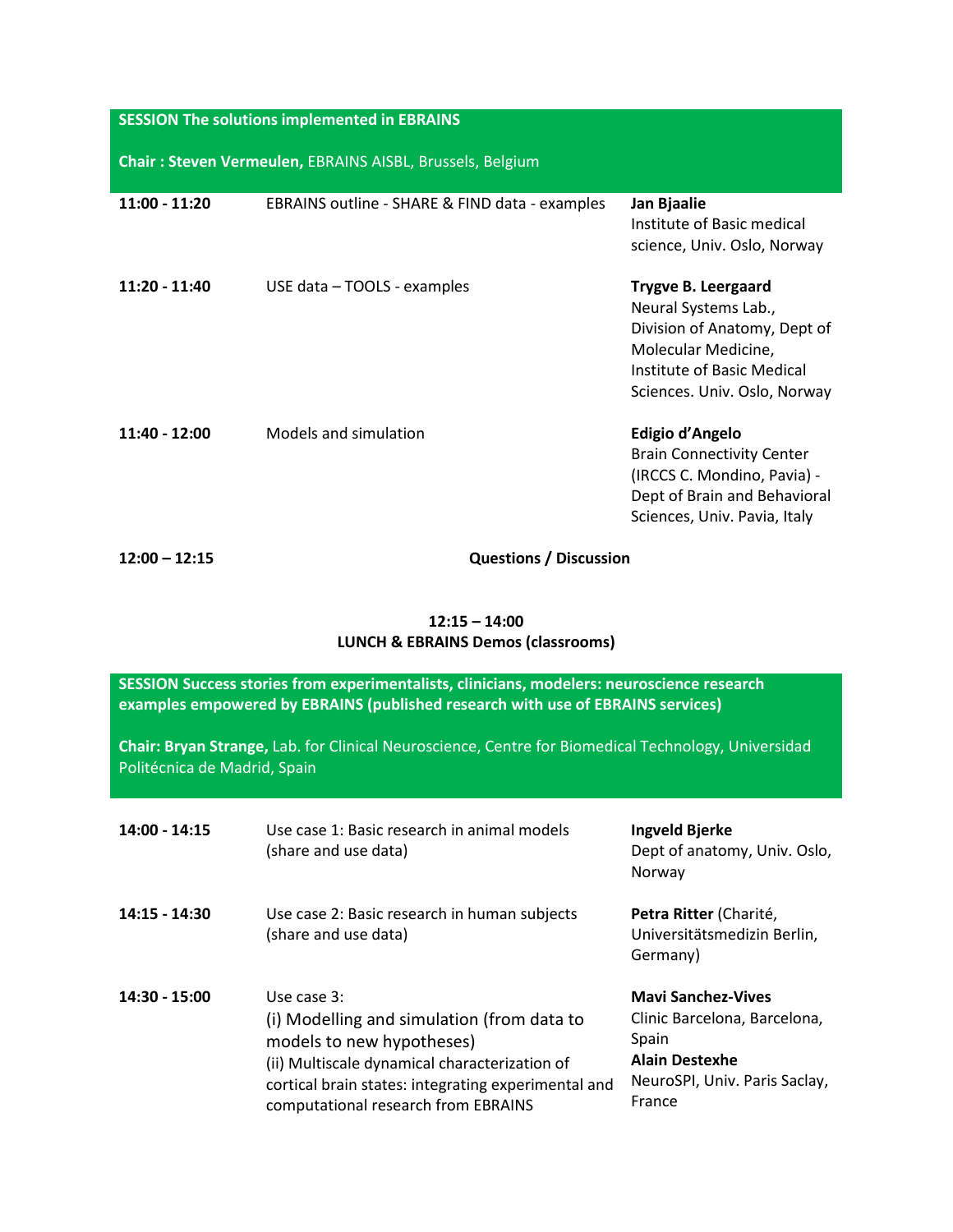**15:00 - 15:15** Use case 4: Clinical research (from data to customized treatment)

**Victor Jirsa** Institut de Neuroscience des Systèmes, Marseille, France

#### **15:15 – 15h45 Coffee & EBRAINS Demos (classrooms)**

#### **SESSION Perspectives and how to move forward**

**Chair: Umberto Olcese,** Cognitive and Systems Neuroscience Group, Swammerdam Institute for Life Sciences. University of Amsterdam, Amsterdam. The Netherlands

| 15:45 - 16:05   | The funders: better<br>investments, need for FAIR<br>sharing                                                                      | Elena Hoffert<br>French Ministry of higher<br>Education and Research, Paris,<br>France                                                                                                                            |
|-----------------|-----------------------------------------------------------------------------------------------------------------------------------|-------------------------------------------------------------------------------------------------------------------------------------------------------------------------------------------------------------------|
| $16:05 - 16:45$ | The publishers: requirements<br>for full sharing of data, code,<br>tools                                                          | Nature Scientific Data<br><b>Frontiers</b>                                                                                                                                                                        |
| $16:45 - 17:45$ | <b>ROUND TABLE</b><br><b>Chair: Philippe Vernier</b><br>Frédéric Joliot Institute for Life<br>Science, CEA and EBRAINS-<br>France | Jan Bjaalie (Univ. Oslo, Norway<br>and EBRAINS; Steven<br>Vermeulen (EBRAINS AISBL,<br>Belgium); France Nivelle<br>(EBRAINS AISBL, Belgium),<br>Petra Ritter (Charité,<br>Universitätsmedizin Berlin,<br>Germany) |

#### **EBRAINS demos (Hands on Q & A) – in the coffee / lunch breaks (classrooms)**

- EBRAINS outreach **Caroline Ernoult, EBRAINS AISBL and Tina Kokan, HBP**
- SC1 Oslo curation team + atlasing / tools **Trygve B. Leergaard, Univ of Oslo**
- SC2 Human, rodent (monkey) atlasing **Trygve B. Leergaard, Univ of Oslo**
- Hands on Demo / teaser: simulation mouse, macaque, Human TVB running on EBRAINS **Jennifer Goldman**, **Alain Destexhe and Zélie Tournoud, NeuroPSI**
- Hands on Demo / teaser: something on neurons and microcircuits in the cerebellum **Egidio d'Angelo, Univ of Pavia**
- Hands on Demo / teaser: Databases and data processing **Andrew Davison**, **NeuroPSI**
- HLST Hans Ekkehard Plesser (to be confirmed)

[https://forum.fens.org/event/ebrains-research-infrastructure-symposium-addressing-grand](https://forum.fens.org/event/ebrains-research-infrastructure-symposium-addressing-grand-challenges-in-brain-research-0830-1730/)[challenges-in-brain-research-0830-1730/](https://forum.fens.org/event/ebrains-research-infrastructure-symposium-addressing-grand-challenges-in-brain-research-0830-1730/)